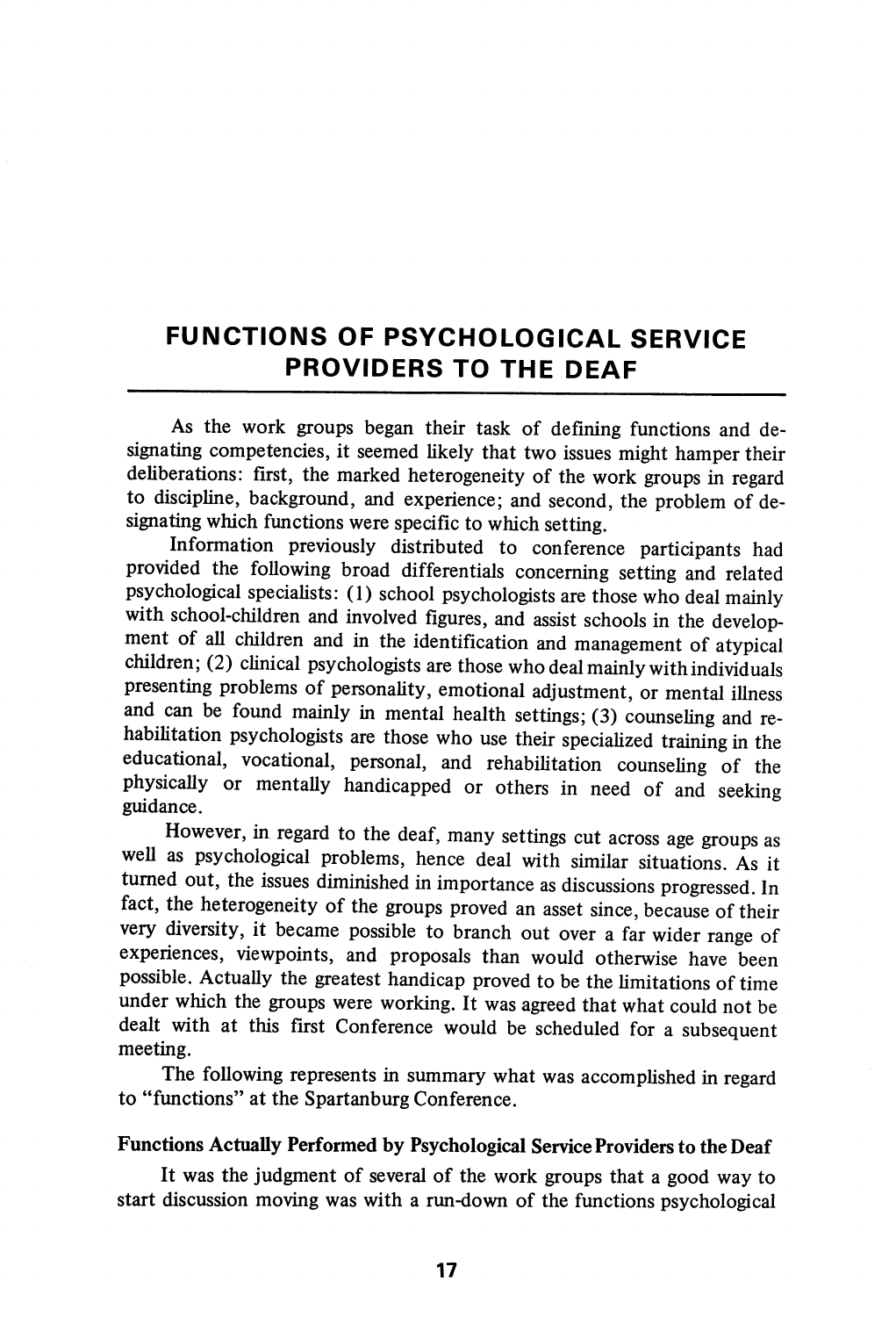service providers to the deaf were actually performing. From this beginning, discussion could progress to a consideration of the functions they should be expected to perform. Accordingly, in Work Group 4 (Hearing and Speech setting) each participant was asked by the Group Leader to list the psy chological services conducted in that person's particular facility. The com posite list is quoted as follows:

- 1. Provide basic support to staff who deal with the hearing-impaired
- 2. Testing services
- 3. Counseling
- 4. Family planning and adjustment
- 5. Interpretation of test results to staff and parents
- 6. Coordination with other specialists
- 7. Collection, analyses, and dissemination of research data
- 8. Obtaining basic background and case history information
- 9. Providing inservice growth for staff (teaching, work shops, etc.)
- 10. Early identification of hearing-impaired children
- 11. Group services for deaf adults: counseling, life planning, etc.
- 12. Set up general program of psychological services
- 13. Interpreting psychology of hearing-impaired to other professionals
- 14. Training other psychologists
- 15. Counseling for vocational planning and adjustment
- 16. Developmental assessment of young children
- 17. Maintaining professional organization affiliations
- 18. Develop and implement objective measurement instruments and norms
- 19. Clearing house for other agencies in community
- 20. Communication with parent groups, legislative groups, community agencies
- 21. Publicizing services; aggressive case finding
- 22. Collaboration in case management
- 23. Psychotherapeutic intervention
- 24. Developing and evaluating new programs for the multi-handicapped and the exceptional
- 25. Counseling older adults; progressive hearing loss
- 26. Effecting real world contact for deaf groups; planning for affective, social and expressive experiences
- 27. Planning and developing physical facilities suitable for psychological practice (getting us out of closets)
- 28. Advocacy services
- 29. Plan parent programs
- 30. Educational guidance
- 31. Counseling for acceptance of disability
- 32. Teaching (teacher-training programs and others related to deafness)
- 33. Write grant applications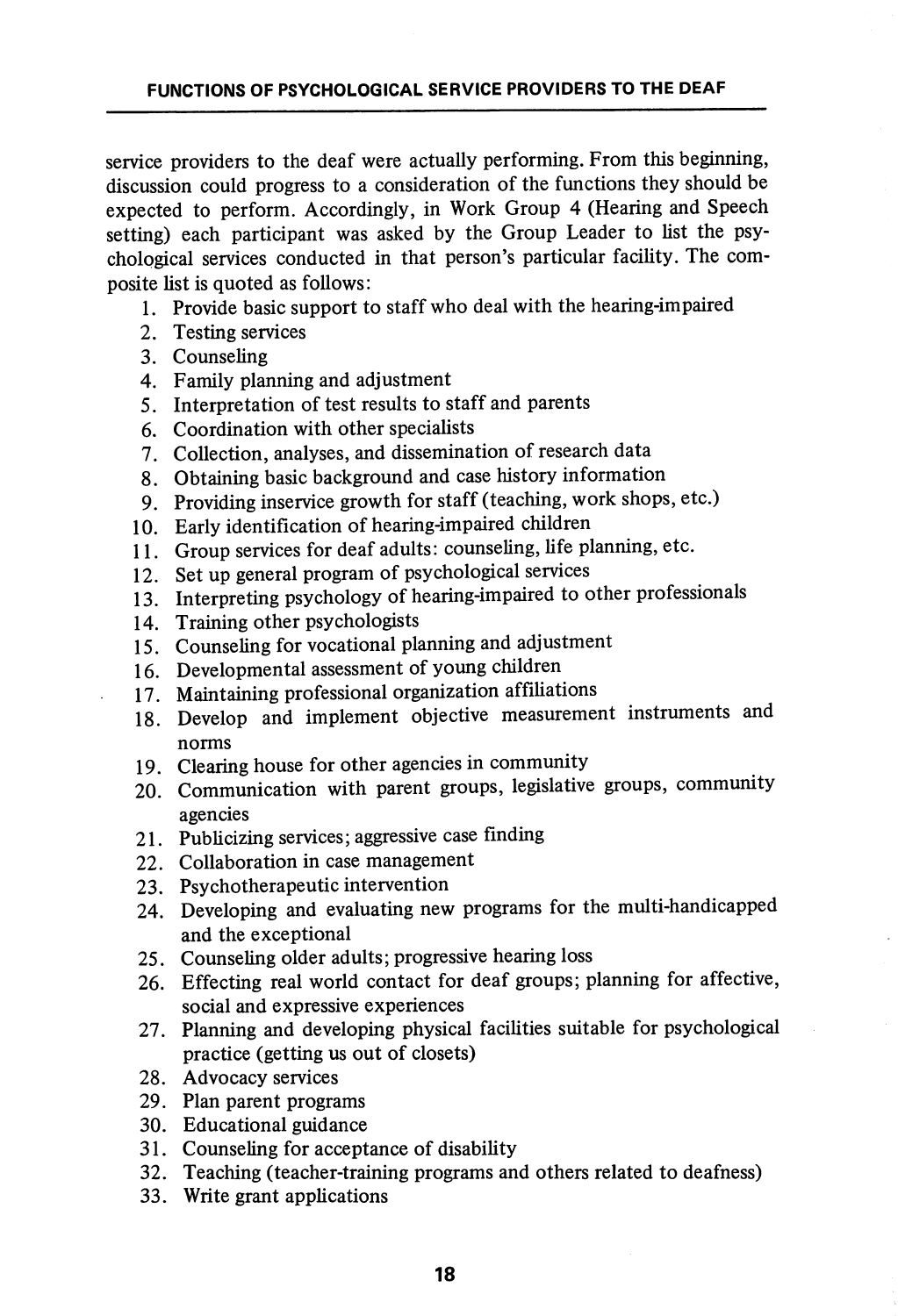- 34. Planning and effecting improved quality of programs and services
- 35. Outreach to deaf circles for an'inner'look
- 36. Group counseling
- 37. Crisis intervention
- 38. Counseling for management of day-to-day problems
- 39. Recruiting other professionals to serve the deaf

It is noted again that this is a composite listing and does not represent all the functions expected of individual workers, although there are numbers of full-time experienced psychologists to the deaf who do perform almost all these functions single-handedly. One of the participants reported on her facility in which comprehensive services are rendered and sufficient staff is usually available. Here, psychological functions are generally divided up among staff members, either psychological staff, or among the psychologists and such related professionals as social worker, counselor, etc. Another participant reported that in his facility in which comprehensive services cannot be rendered because of insufficient personnel, certain basic ones are carried out on an ongoing basis. Others may be added from year to year as needs dictate and staff permits, while still others are dealt with on a referral basis.

But however and wherever psychological services are conducted for the deaf, the consensus of the Conference was that they should be 'quality' services; that the deaf deserve no less.

## Conference Summary of Expected Functions

The summary in this section outlines psychological fimctions expected of service providers to the deaf. It was drawn together from the discussions of all five work groups. As such, it can be thought of as a resource pool from which specific functions related to particular settings and situations can be drawn. It is anticipated that refinement of the summary into specific functions for particular settings will be made at a future conference in conjunction with setting up guidelines for training programs.

### SUMMARY OF FUNCTIONS

## I. Service to the Individual

- A. Evaluation (assessment, diagnosis, differential diagnosis, intake, developmental profiles, eligibility, etc.)
	- 1. Case history (including multidisciplinary team findings)
	- 2. Testing
	- 3. Observation
	- 4. Interview
- B. Integration of psychological and team findings
- C. Interpretation of integrated findings
- D. Recommendations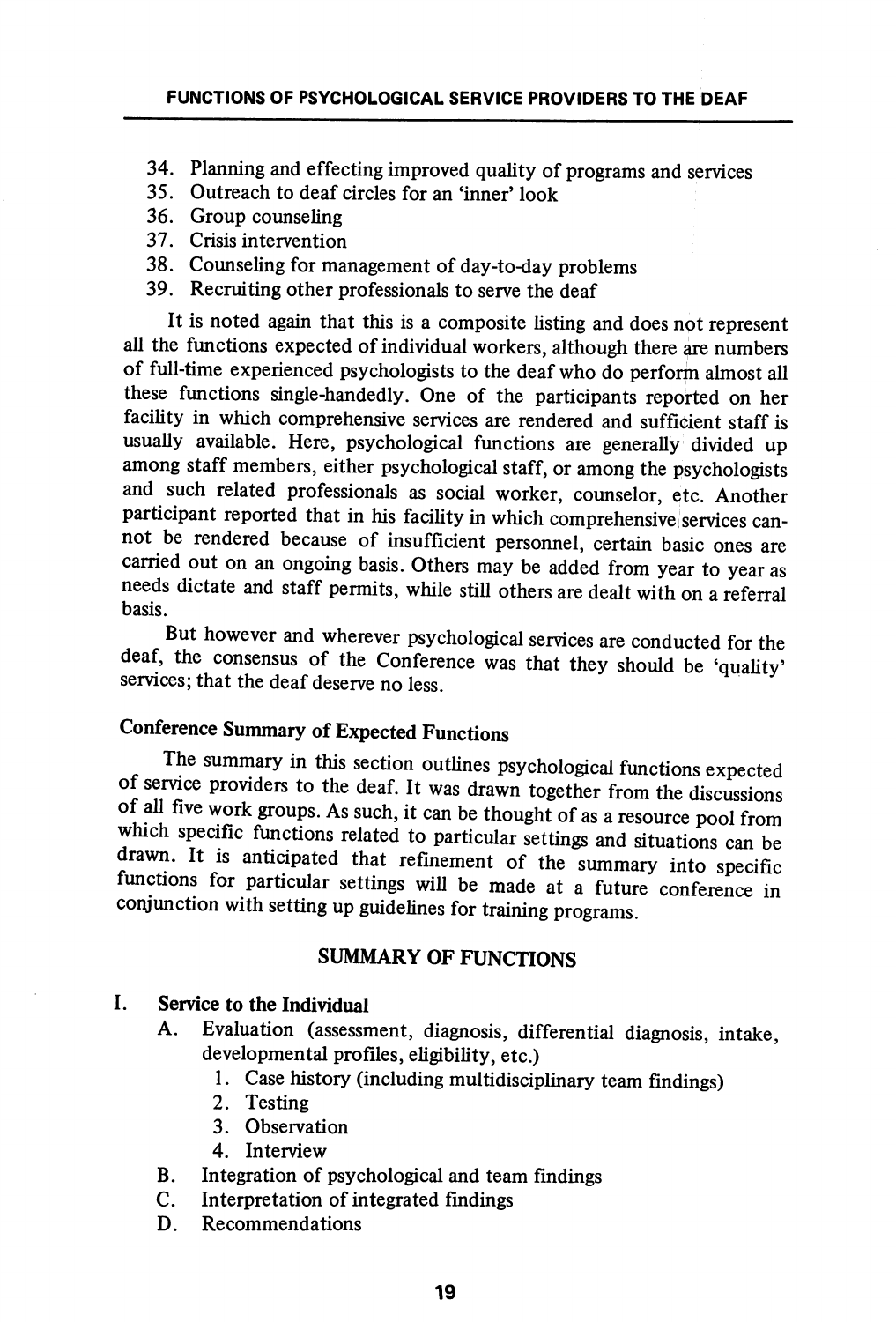- E. Recording
- F. Reporting (written and/or person-to-person)
	- 1. To individual client, where feasible
	- 2. To parents
	- 3. To facility administration and staff
	- 4. To involved professionals and agencies
- G. Treatment
	- 1. Remedial intervention
	- 2. Placement
	- 3. Environmental re-structuring
	- 4. Counseling (client, parents, involved figures)
	- 5. Agency contacts and referrals
	- 6. Psychotherapy
	- 7. Crisis intervention and prevention
	- 8. Referral to other professionals and resources
	- 9. Cooperation with treating physician as in pharmacotherapy
	- 10. Special programs as for multihandicapped
- H. Follow-up
	- 1. Evaluation of recommendations and treatment
	- 2. Re-assessment of individual as required
	- 3. Patterning of new recommendations and treatment as required
- I. Case-finding

#### II. Service to the Facility

- A. In-service training of facility personnel
- B. Foster preventive mental health philosophy and practices
- C. Assist the administration in decision-making
- D. Assist the administration in program evaluations and the develop ment of new programs
- E. Provide consultive services to facihty personnel
- F. Assist in personnel screening and problems
- G. Publicize services and programs
- H. Promote inter-agency contacts and collaboration
- I. Provide consultive services to 'outside' agencies and professionals
- J. Recruit other specialists

#### III. Services to the Community (Deaf and Hearing)

- A. Interpret the implications of deafness to public, community, parent, and professional groups
- B. Serve as advocate for the deaf in community actions such as mental health, legislative, educational.
- C. Act as friend to the deaf community: interpret hearing world, in put current happenings, stress and interpret mental health to deaf individuals and families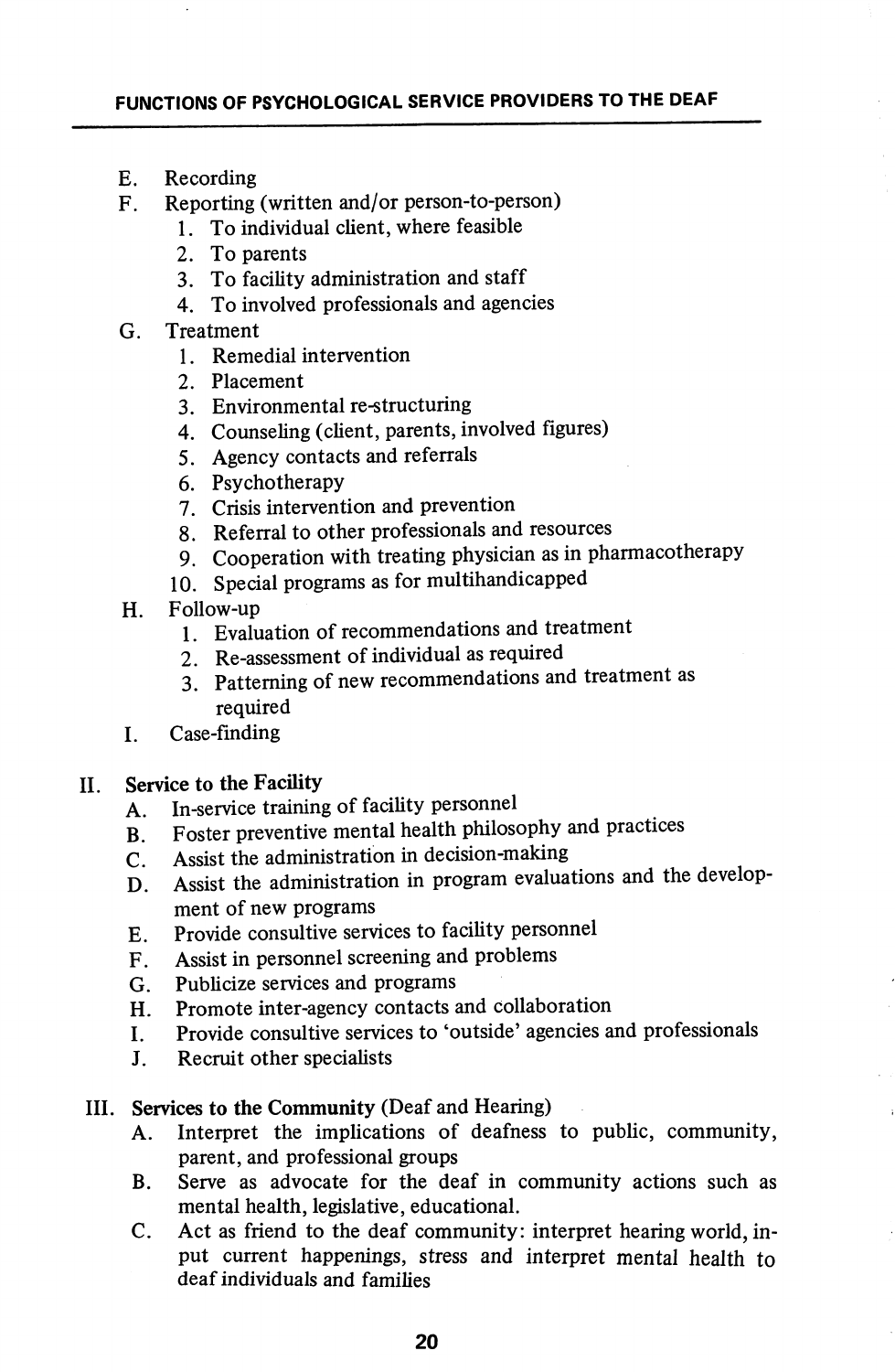- D. Outreach to every available forum including mass media for public education and relations
- E. Recruit quality workers for the field
- F. Foster programs of preparation for such workers
- G. Serve as community consultant on problems and issues involving the deaf

#### IV. Research

- A. Keep up with current research
- B. Identify significant problems for research
- C. Conduct research where feasible
- D. Maintain records that can be used by researchers
- E. Cooperate in selected research where feasible
- F. Stimulate spirit of inquiry in staff
- G. Review and analyze significant research with administration and staff and consider utilizing where feasible
- H. Disseminate own research publications

## V. Administration and Supervision

- A. Supervise staff psychological workers
- Program in-service training for staff psychological workers  $\mathbf{B}$ .
- C. Provide orientation training for interpreters working with psycho logists
- D. Supervise psychological internes and 'outside' trainees
- E. Evaluate psychological workers and psychological program
- F. Self-study program to improve services
- G. Maintain psychological equipment, test file, publishers' catalogues, etc.
- H. Maintain psychological report file
- I. Maintain psychological reference library

## VI. Continuing Professional Development

- A. Maintain professional and personal integrity
- B. Maintain membership and participate in activities of professional organizations
- C. Keep current with related literature
- D. Initiate and participate in professional institutes, workshops, conferences, continuing education courses, etc.
- E. Cooperate with and serve as resource person to other professionals

#### Amercian Psychological Association Delineation of 'Psychological Services'

For purposes of comparison with the functions of psychological service providers as delineated by the Conference, the following definition of 'psychological services' is presented as proposed by the Task Force of the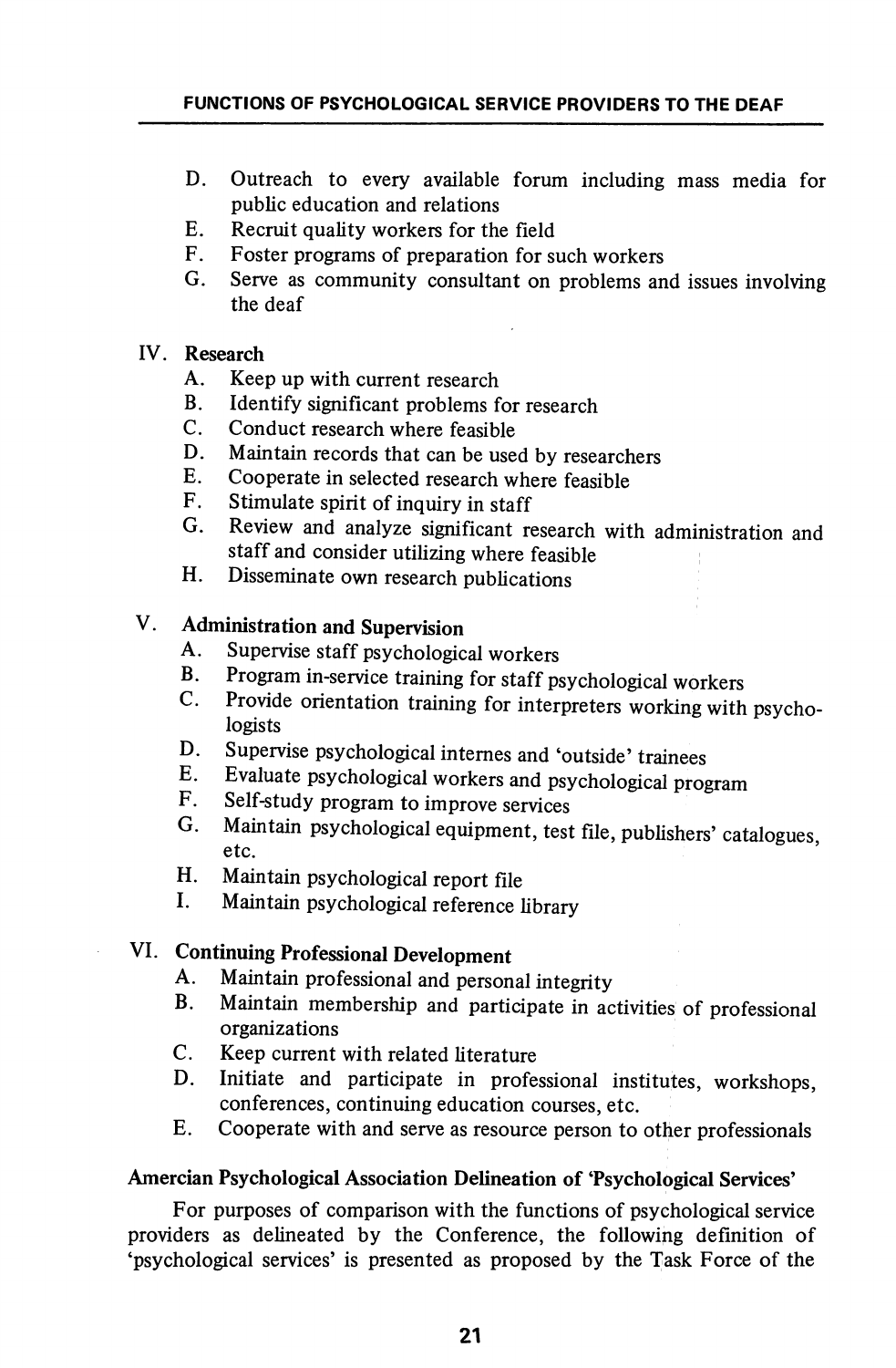American Psychological Association on standards for providers of psycholo gical services (American Psychologist, 1975). The statement is quoted as follows:

The noncapitalized term "psychological services" refers to, but is not limited to, one or more of the following:

- A. Evaluation, diagnosis, and assessment of individuals, groups, and programs.
- B. Interventions for the remediation and facilitation of the functioning of individuals and groups, such as psychotherapy, counseling and behavior therapy.
- C. Program development services, including those relating to client habihtation and rehabilitation; training of staff in personnel development and management procedures; community participa tion and development; or company, institutional, and organiza tional policies regarding human resources.
- D. Consultation relating to the following: (a) clients (individuals, families, organizations, agencies, or educational institutions); (b) the administration and operation of facihties or organizations;  $(c)$  the community served by the individual, the facility, or organization; (d) the training and education of psychology staff; and (e) the conduct of research, research design, and dissemination of psychological research findings.
- E. The teaching of psychology in accredited academic institutions, per se, is not considered a psychological service that would require a state license, or certificate, or endorsement by the state psychological association by voluntary certification, (p. 687)

Conference participants had no access to this statement at the time of their deliberation on functions, since its publication took place some time after the conference. All the more noteworthy therefore is the similarity between the APA summary of psychological services and the somewhat more elaborate summary formulated by the Conference.

#### Points of Special Emphasis

The following are points of special concern raised by most of the work groups. They are quoted or paraphrased from group discussions.

The Tester Image: It was generally agreed that it was important to get away from the framework of psychologists as 'testers'. "This image is per petuated by schools, employers, state departments, and by psychologists themselves, particularly those who do not feel secure enough with the deaf to do other than test. There needs to be broader outreach and public education in the field in behalf of psychologists: what they are and how they function."

The Team Role: "A unique feature of a psychologist's work with the deaf involves establishing relations with a far greater number of involved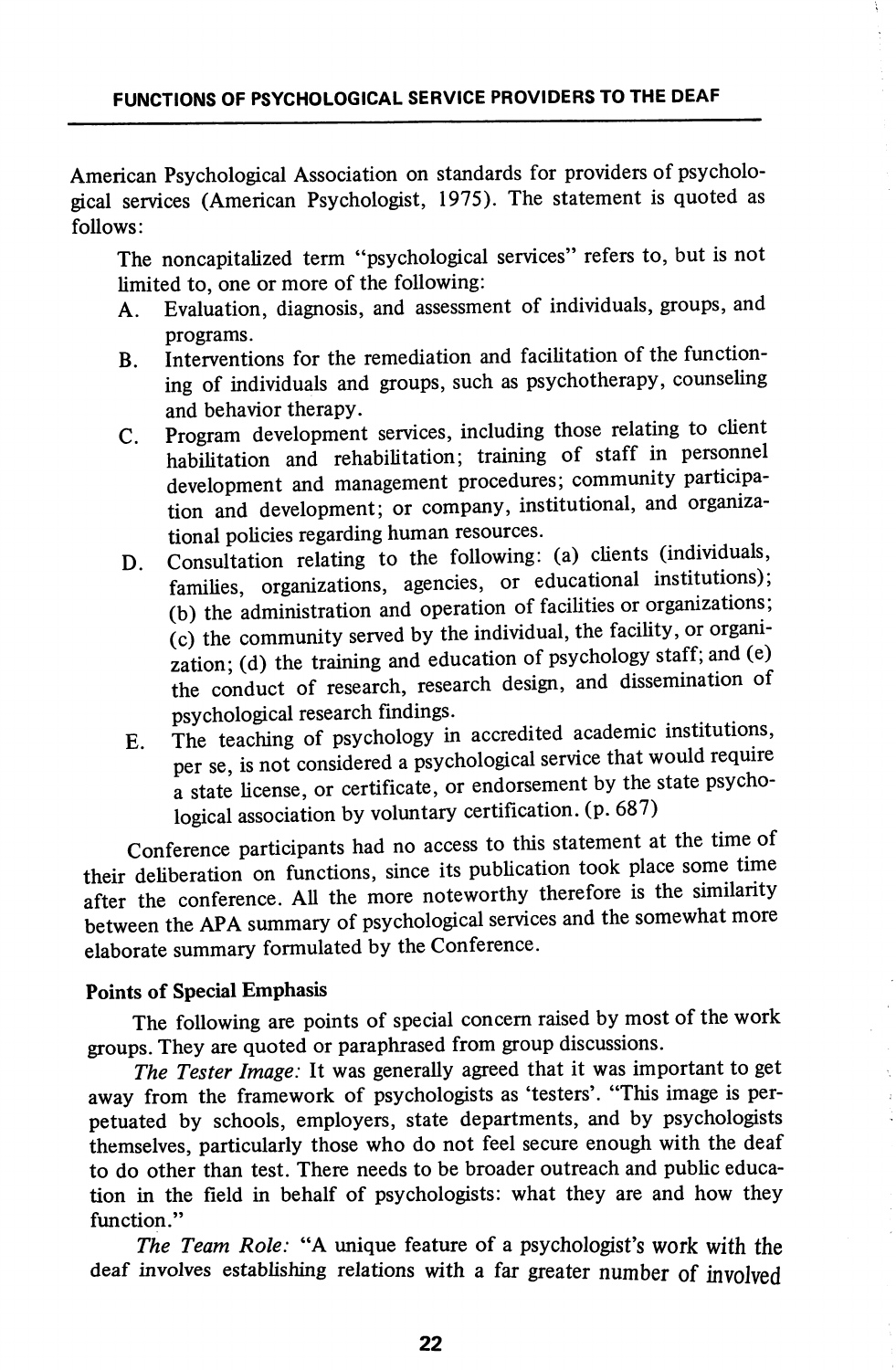professionals and other personnel than is common to psychologists in nondeaf practice. Such team members include: family, educators, work evaluators, vocational rehabilitation personnel, vocational instructors, interpreters, physicians, ministers, audiologists, work adjustment personnel, welfare counselors, employers, and more. The psychologist needs to think "team", and must include as a major function the establishment of effective team relations"

Reporting: General dissatisfaction was expressed by all groups with the manner and language in which psychological reports are composed. Instead of conveying a meaningful and useable message, many reports do little more than review test results in technical terminology, thereby render ing them pretty useless for those who need to know, as one group expressed it, where the client was; where he is; where he should be; and how to get him there." "Psychological reports should be precise, concrete, practical and prescriptive in nature, and should reflect the psychological, social, medical, family, and educational background in relationship to feasible, relevant recommendations." One of the participants further stressed the need to gear the language of a report to the comprehension of the receiver and stated that her reports on a given client were differently composed for parent, physician, rehabilitation counselor, and fellow psychologist.

Comprehensiveness of Evaluations: Another point of emphasis had to do with the fragmented nature of evaluations of the deaf with a tendency to reflect the setting in which the evaluation was made rather than the status of the individual. "There needs to be more concern for the totality of the individual, with members of evaluation teams in various settings improving communications among themselves in the service of the individual. There also needs to be recogmtion of the need for some deaf persons to be reevaluated on a regular basis. This is most important for deaf persons with multiple handicaps and with the very young, with the major stress on the structuring of behavior rather than on such fragments as 'verbal' and 'cognition'."

The Time Element: Another important point of difference between psychological work with the deaf and the non-deaf is the time required, and the patience involved. Someone at some point in time computed that it took about four times as much of each in work with the deaf. The point was also made that vocational rehabilitation counselors are frequently faced with a quota system where they must rehabilitate a certain number of clients a year. "It must be recognized that working with deaf clients can take con siderably longer than with the non-deaf for both rehabilitation counselor and psychologist alike."

Research: Research is included in this section not because it emerged as a topic of special concern in discussion but because of the lack of dis cussion in its behalf. Granted there was heavy weighting at the Conference in the direction of service, nevertheless it is the service people who do the